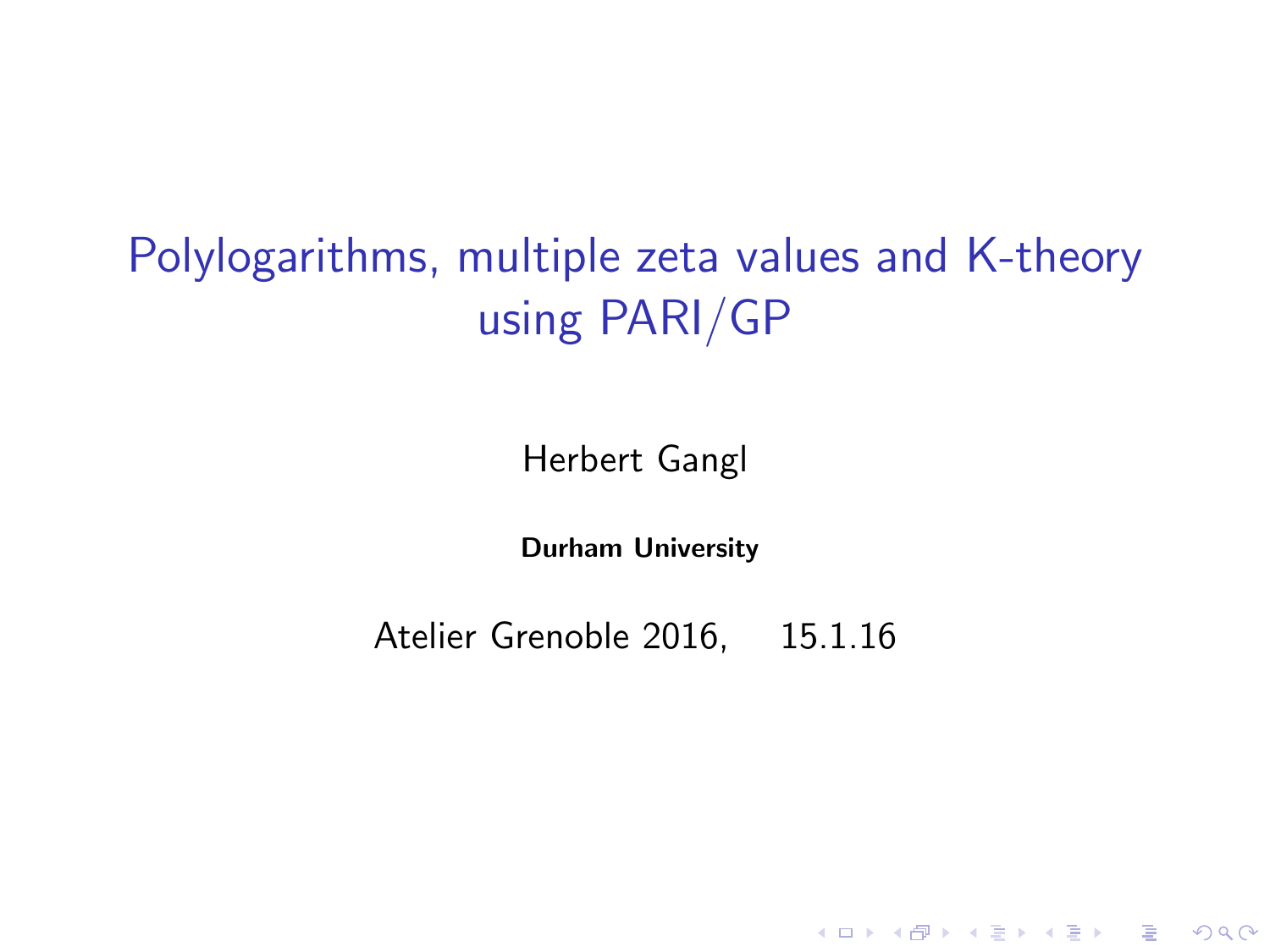## Motivation: Dirichlet's Class Number Formula

**Dirichlet's CNF** connects classical arithmetic data of  $F$  ( $#$  field): 1) units 2) class group 3) Dedekind zeta value

"visible" in the residue at the Dedekind zeta function at  $s = 1$  or, via functional eqn, in Taylor expansion around  $s = 0$ 

$$
\zeta_F^*(0) = -\frac{h_F R_F}{w_F} = -\frac{|\mathcal{C}\ell(\mathcal{O}_F)| \text{ covol}(" \log |\mathcal{O}_F^\times|")}{|\text{roots of unity in } \mathcal{O}_F|}.
$$

Any higher analogue of Dirichlet's CNF should connect "higher arithmetic" data:

1) higher units 2) higher class group 3) Dedekind zeta value at integers  $m > 1$  or rather at  $1 - m$ . Could ask for a formula of type

$$
\zeta_F^*(1-m) \stackrel{?}{=} \lambda \frac{|\mathcal{C}\ell_m(\mathcal{O}_F)| \, \operatorname{covol}(\text{``log}_m(m\text{-th higher units)''})}{|m\text{-th higher roots of unity for }\mathcal{O}_F|},
$$
\nwith  $\lambda$  "simple" and understood (explicit power of  $\pi$  times a rational number).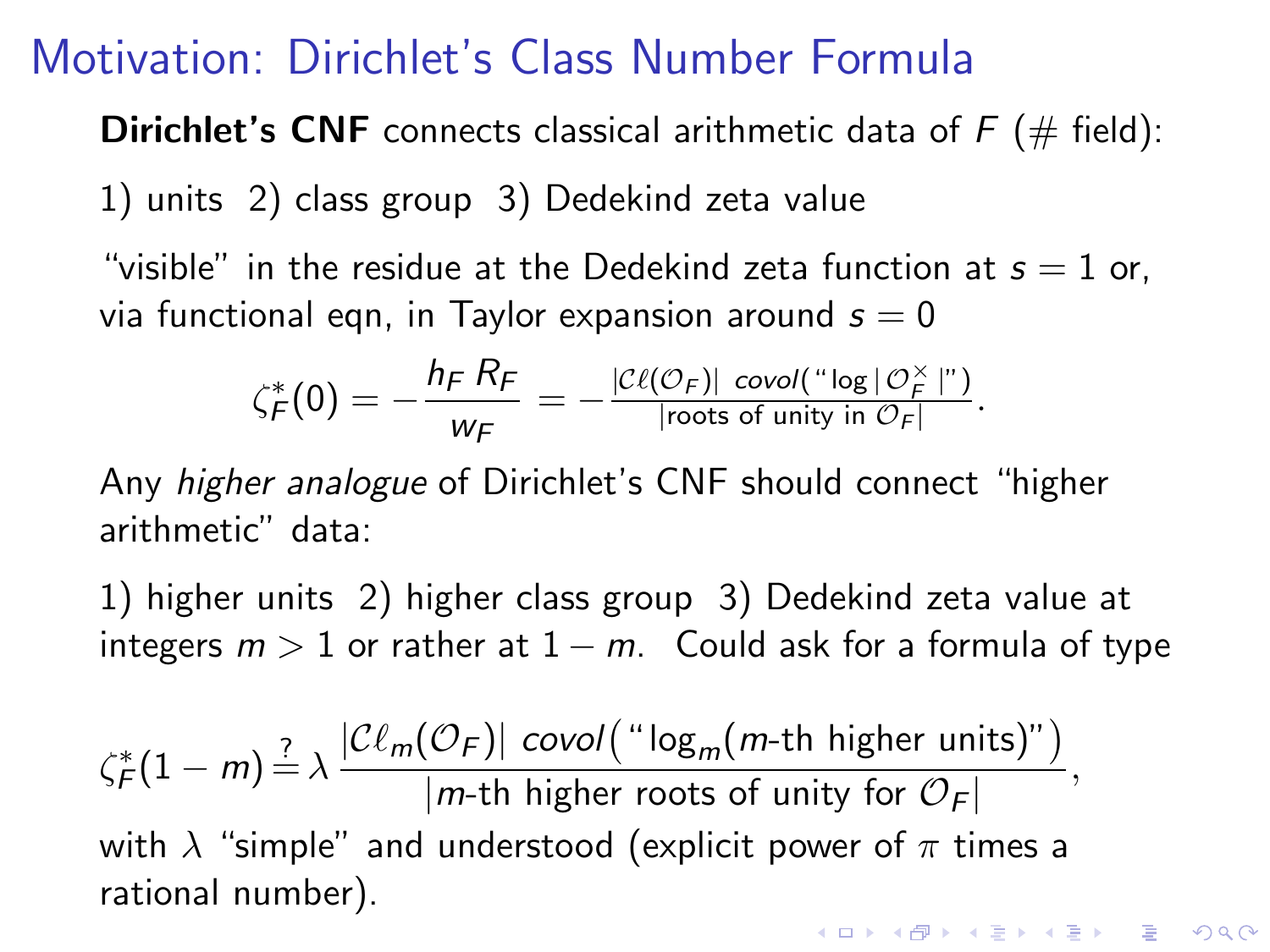# Generalization: K-groups

Right setting for generalization: "algebraic K-groups" of  $\mathcal{O}_F$ . denoted  $K_n(\mathcal{O}_F)$  (abelian groups of finite rank). One has 2)  $K_0(\mathcal{O}_F) = \mathbf{Z} \oplus \mathcal{C}\ell(\mathcal{O}_F)$  and 1)  $K_1(\mathcal{O}_F) = \mathcal{O}_F^\times$  $\mathop{F}\limits^{\times}$  .

and Lichtenbaum's Conjecture asks for a formula

$$
\zeta_F^*(1-m) \stackrel{?}{=} \lambda \frac{|K_{2m-2}(\mathcal{O}_F)_{\text{tors}}|}{|K_{2m-1}(\mathcal{O}_F)_{\text{tors}}|} \times \text{covol}(\log_m K_{2m-1}(\mathcal{O}_F)).
$$

Problem:  $K_{2m-1}(\mathcal{O}_F)$  highly abstract.

Remedy: concrete candidates by Bloch  $(m = 2)$ , Zagier  $(m > 2)$ . Experimentally accessible!

E.g. higher unit group for  $m = 2$  is given as a subquotient of  $\mathsf{Z}[F]$ ; crucial map:

$$
\begin{array}{ccc} \partial_2^F : \mathsf{Z} [F] & \longrightarrow & F^\times \otimes F^\times \\ & [x] & \mapsto & x \otimes (1-x) \end{array}
$$

**AD A 4 4 4 5 A 5 A 5 A 4 D A 4 D A 4 P A 4 5 A 4 5 A 5 A 4 A 4 A 4 A** 

Key object: ker $\partial_2^{\mathcal{F}}$  .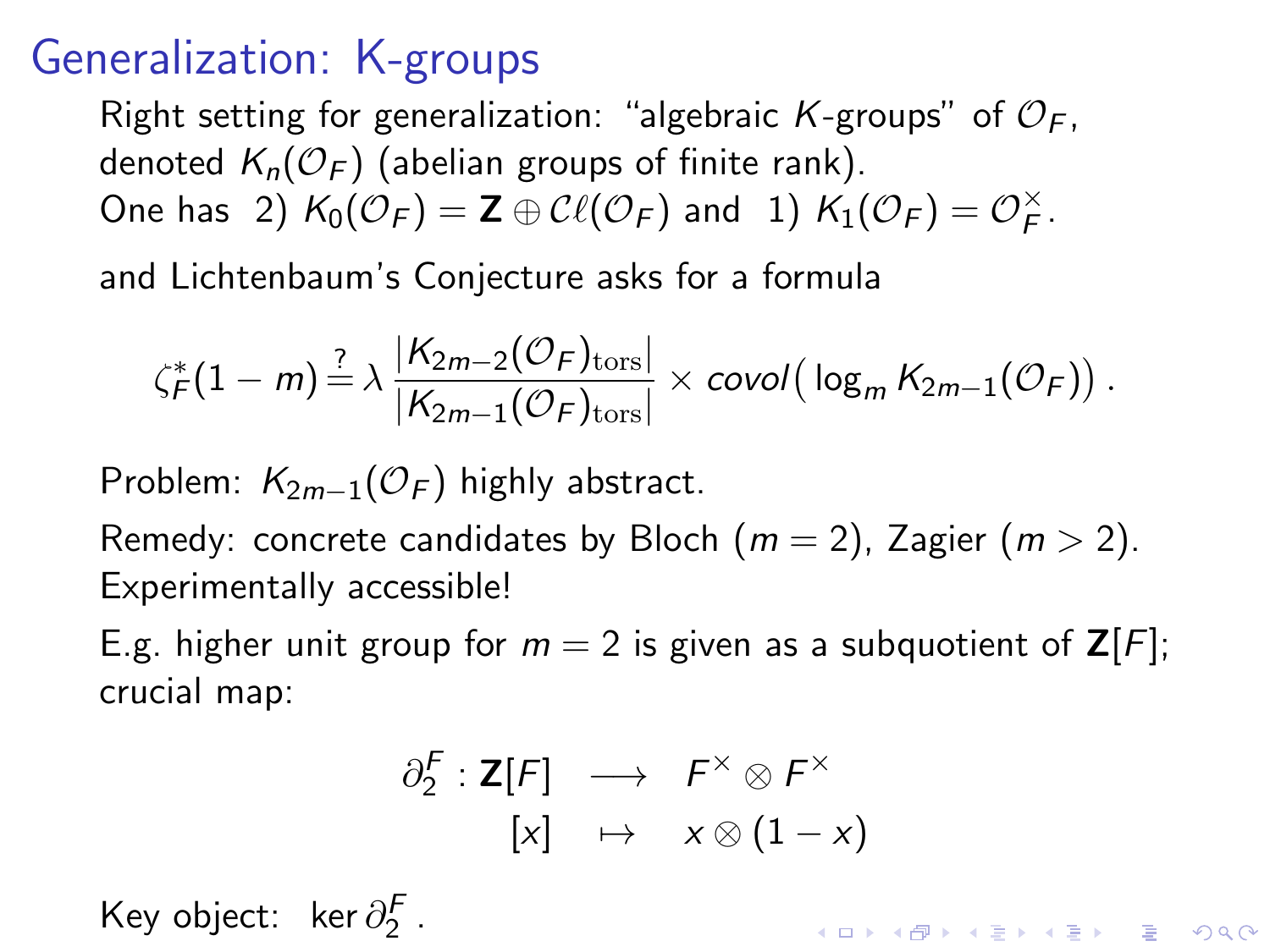#### Higher analogs for odd-indexed K-groups

Higher unit group for general  $m$  via ker $\partial^F_m$  with crucial map

$$
\partial_m^F : \mathbf{Z}[F] \longrightarrow F^\times \otimes \cdots \otimes F^\times \qquad (m \text{ copies})
$$
  
[x]  $\mapsto x \otimes \cdots \otimes x \otimes (1-x)$ 

(i.e. like for  $m = 2$  but with tensor factor x repeated  $m - 1$  times). Good fct on ker $\partial_m^F$ : single-valued variant  $\mathcal{L}_m(z)$  of m-logarithm

$$
Li_m(z)=\sum_{k\geq 1}\frac{z^k}{k^m},\qquad (|z|<1)
$$

(pari notation for  $\mathcal{L}_m(z)$  is polylog(m, z, 3), say)  $\rightsquigarrow$  our log<sub>m</sub>! Evaluating  $\mathcal{L}_m$  on ker $\partial^F_m$  gives lattice! (ignore inductive condition) with covolume related to  $\zeta_F^*(1-m)$ .

**KORK (FRAGE) EL POLO**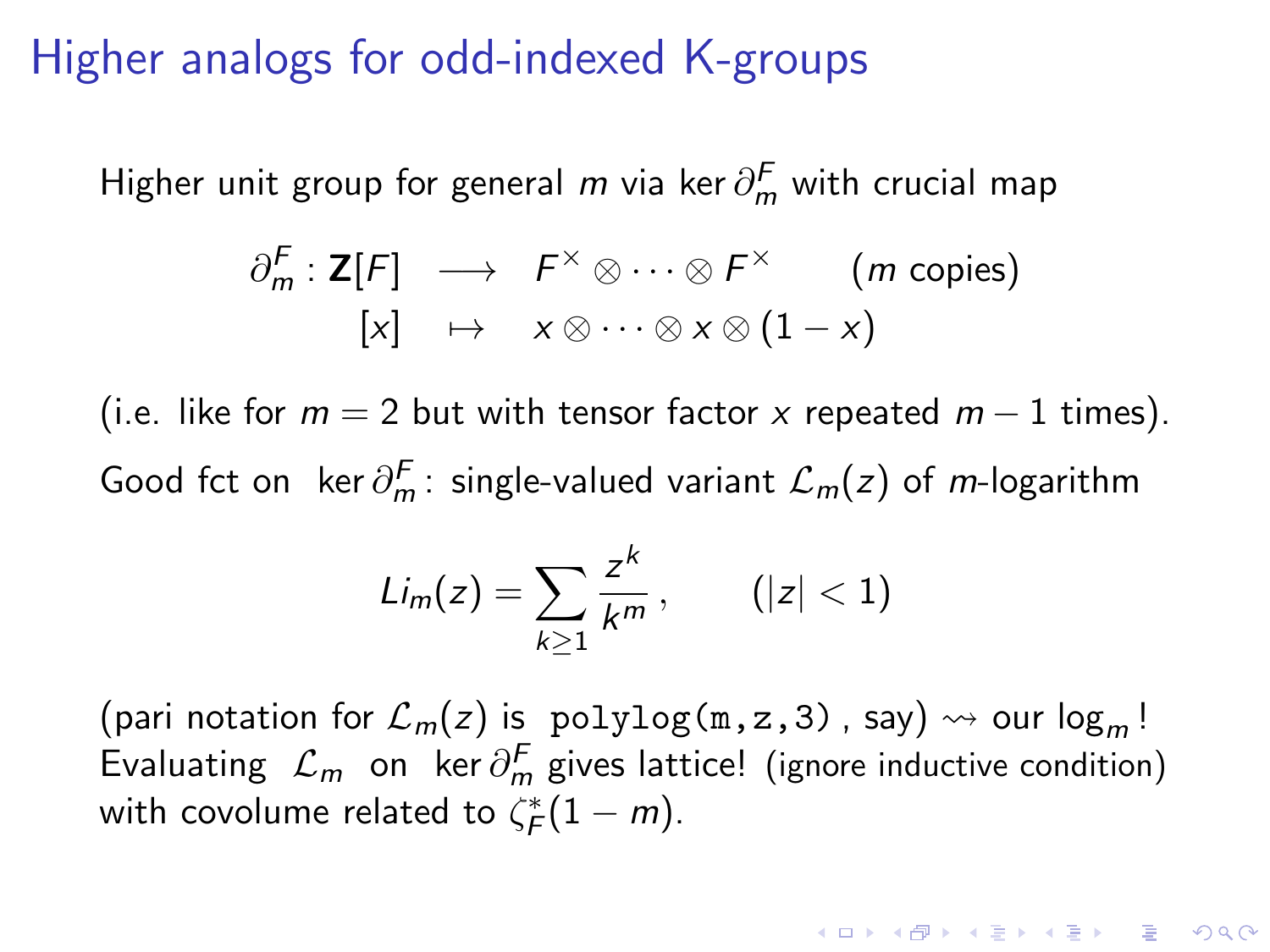## Experimental results and conjectures

In many cases (degree  $+$  discriminant not too large) get non-zero covolume for small m.

Benefits: 1) can formulate combined Lichtenbaum-Zagier conjecture (again, small m), making "missing factor"  $\lambda$  precise; 2) glimpse into spectrum of orders of even-indexed K-groups.

Examples: 0. For most fields of small discriminant relative to degree get only boring factors.

1. For F of signature  $[4,1]$  and discriminant  $-7^4 \cdot 43$  we predict 79 |  $K_6({\mathcal O}_F)$ .

2. For F of signature  $[2, 2]$  and (modest) discriminant 229<sup>2</sup> predict two prime factors  $131 \cdot 138191 \mid K_{10}(\mathcal{O}_F)$ .

**Problem:** For  $m > 4$  often non-maximal rank, hence covolume 0. Need to run procedure many times with different parameters. Bottleneck: qf111 for  $500\times1500$  matrices with L2-norm  $10^{250}$ .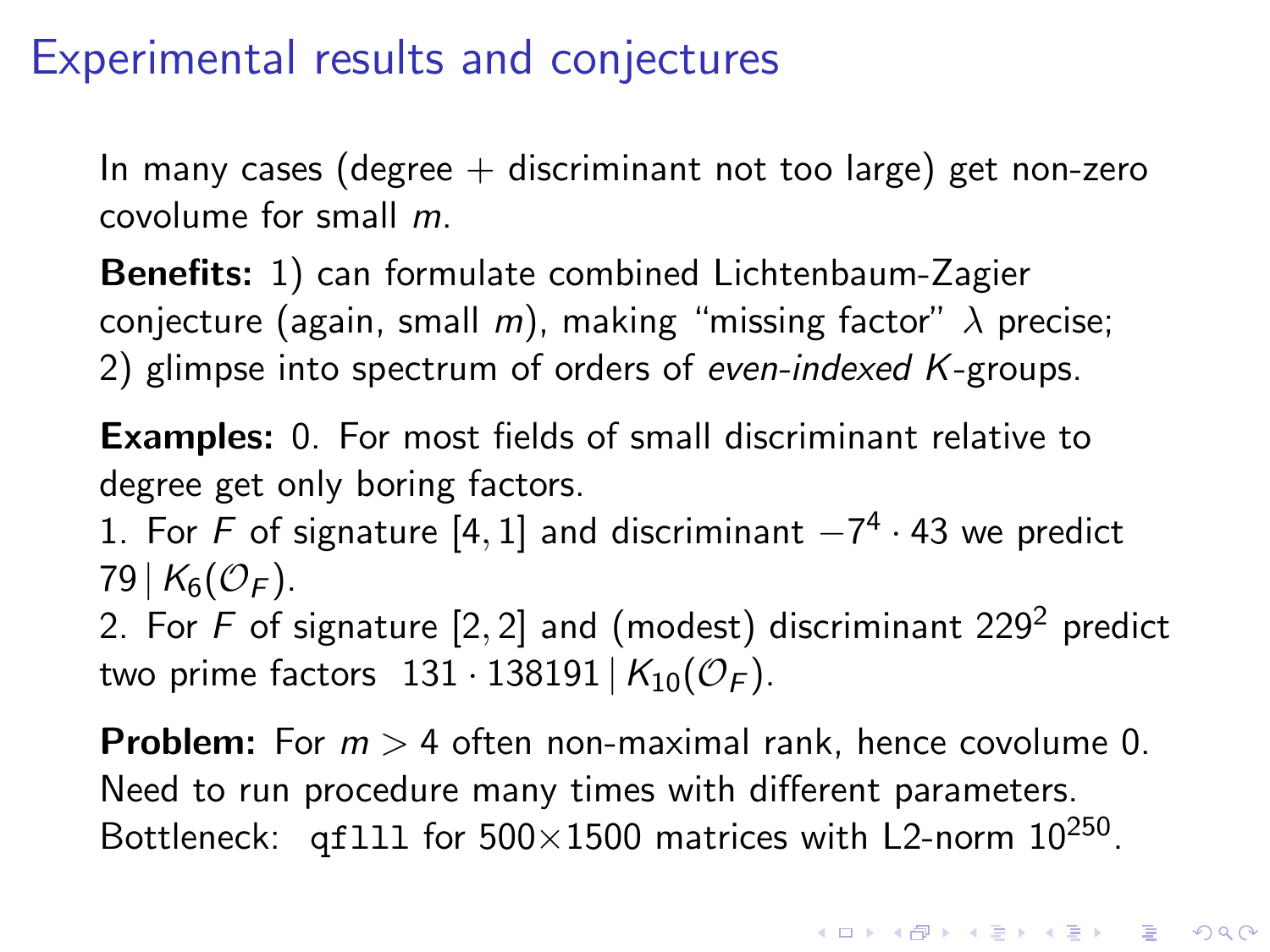#### Proven results

(with Karim, around 2000): implemented "Tate's algorithm" in PARI to get *proven* results for  $K_2$  (even its structure) in hundreds of cases. Thus corroborated all except a handful of cases of discriminant  $> -5000$  for imaginary quadratic fields.

**Problem:** Large prime factors p dividing  $|K_2\mathcal{O}_F|$  require understanding of class group of cyclotomic  $p$ -extension of  $F$ .

(with **Philippe Elbaz-Vincent, C. Soulé**, around 2002): implemented "Voronoi algorithm" originally in PARI; instrumental for proving the longstanding problems of determining  $K_5(\mathbf{Z})$  and  $K_6(\mathbf{Z})$ .

KID KA KERKER KID KO